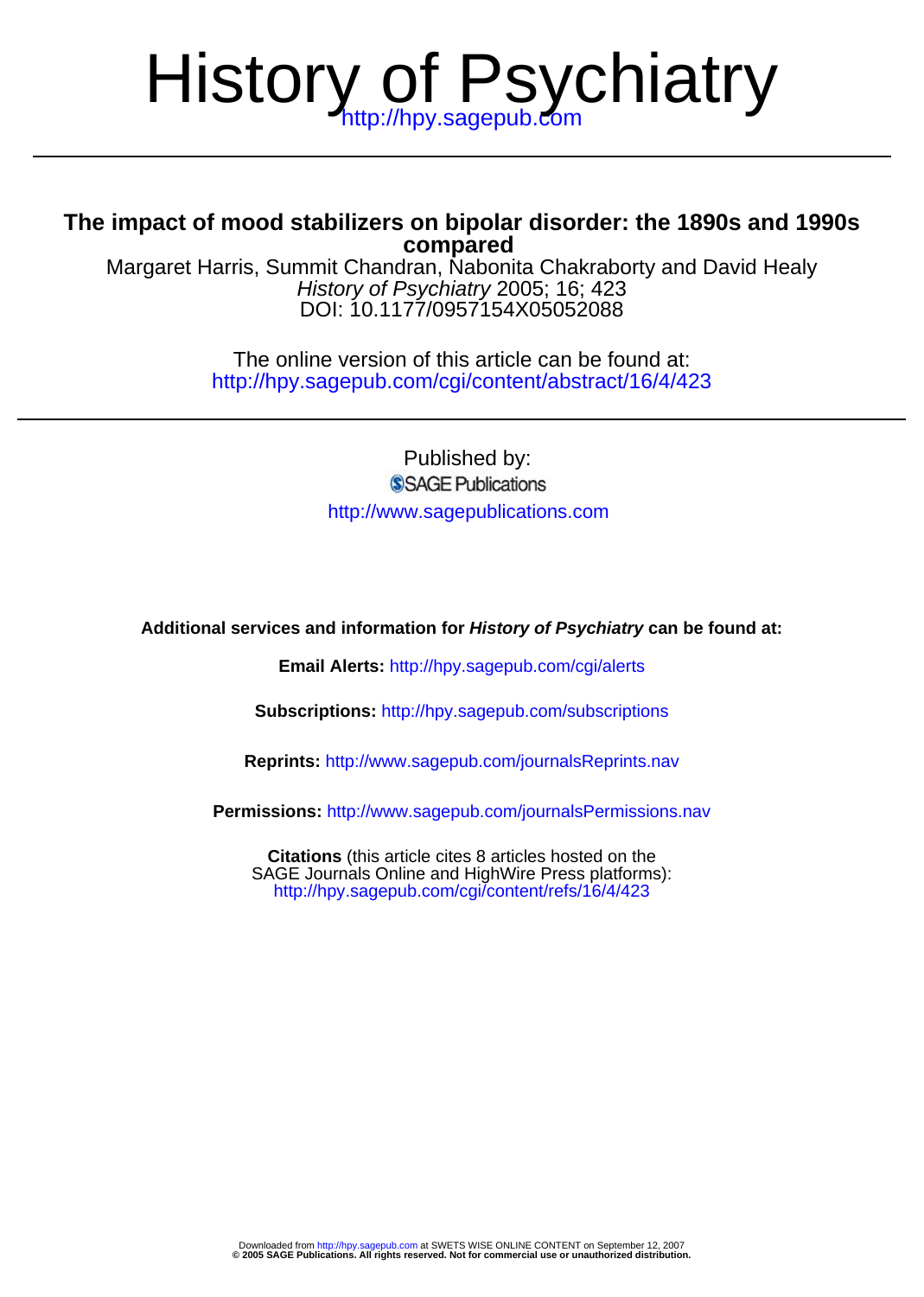

*History of Psychiatry,* 16(4): 423–434 Copyright © 2005 SAGE Publications (London, Thousand Oaks, CA and New Delhi) www.sagepublications.com [200512] DOI: 10.1177/0957154X05052088

# **The impact of mood stabilizers on bipolar disorder: the 1890s and 1990s compared**

MARGARET HARRIS, *North West Wales' Trust* SUMMIT CHANDRAN, *North West Wales' Trust* NABONITA CHAKRABORTY, *North West Wales' Trust* DAVID HEALY**,\*** *Cardiff University*

*This study comparing patterns of service utilization by bipolar patients in North-West Wales found a greater prevalence of service utilization in the 1990s compared with the 1890s. In the pre-lithium era, admissions for bipolar disorders occurred at a rate of 4 every 10 years; they now occur at a rate of 6.3 every 10 years. Where 100 years ago, there were 16 bipolar patients per million population resident per day in hospital, there are now 24 per million resident in acute service beds and more in non-acute beds. These data are incompatible with simple claims that mood stabilizing drugs 'work'. An alternative is that these agents have treatment effects, and further research is needed to match treatments to patients in order to optimize outcomes.*

*Keywords: bipolar disorder; Britain; incidence; manic-depressive illness; prevalence; service utilization; 19th century; 20th century*

# **Introduction**

Whether or not clinical trials demonstrate a treatment effect for drug X in condition A, there is also the question as to whether treatment is effective or even partially effective. If medical treatments are fully effective, the index condition should disappear, as general paralysis of the insane disappeared after the introduction of penicillin. When a condition completely disappears, clinical trials or other methods to evaluate treatment efficacy become

**© 2005 SAGE Publications. All rights reserved. Not for commercial use or unauthorized distribution.** Downloaded from<http://hpy.sagepub.com>at SWETS WISE ONLINE CONTENT on September 12, 2007

*<sup>\*</sup> Address for correspondence*: North Wales Department of Psychological Medicine, Bangor, LL57 2PW, UK. Email: Healy Hergest@compuserve.com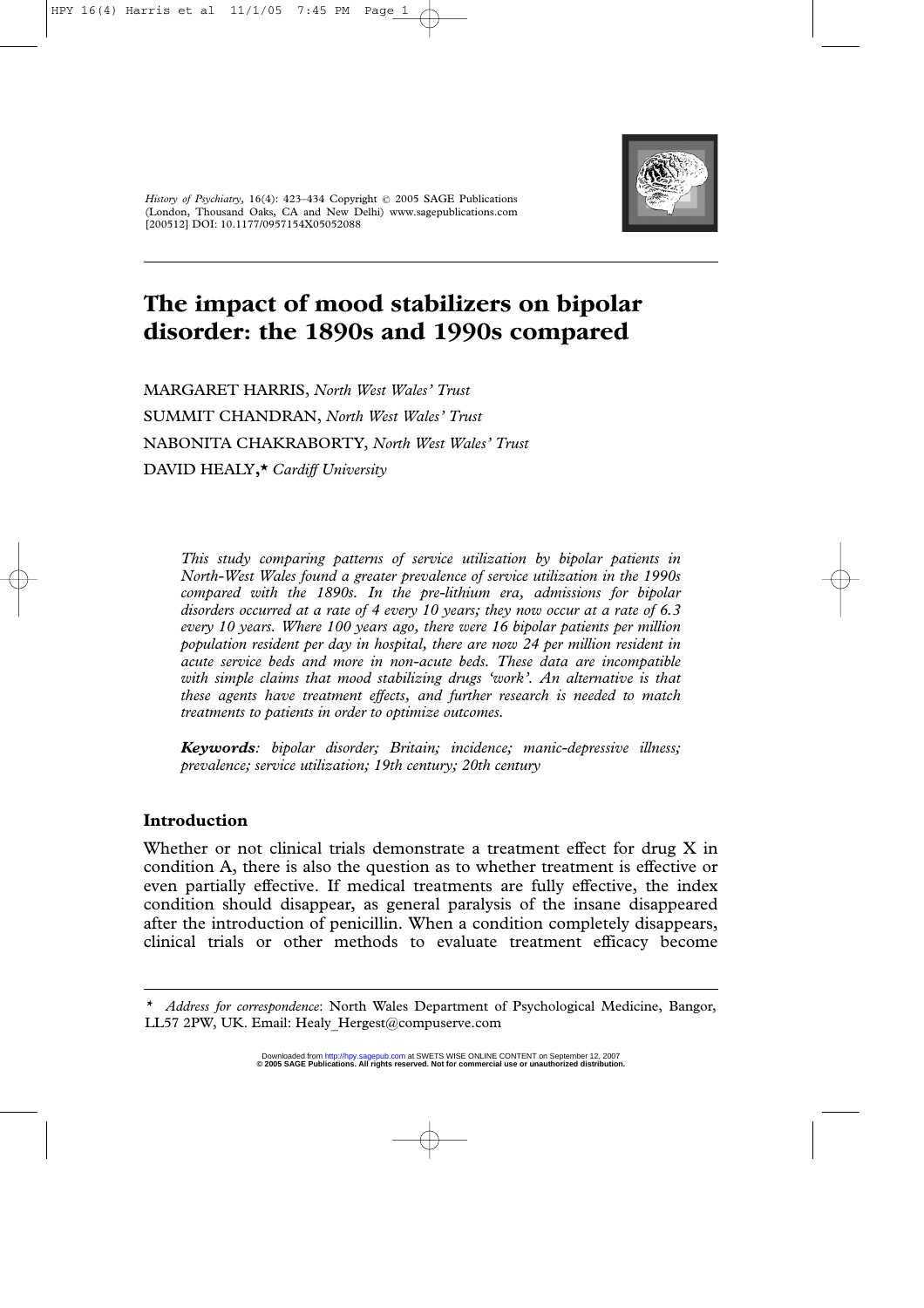redundant. When there is partial or debatable efficacy, as with the use of mood-stabilizers for bipolar disorders (manic-depressive illness), historical epidemiological studies, among others, can offer some answers as to whether current clinical practice is judicious or not.

There is a further problem when it comes to attempting to evaluate the efficacy of mood-stabilizers in a complex condition such as bipolar disorder, which requires indicators of efficacy other than a signal that a treatment has an acute effect on a condition. An effect on depression does not mean that this treatment will be useful for manic-depressive illness – it might in fact make the overall condition worse. This, allied to the difficulties in undertaking controlled trials in bipolar disorders, means that systematic comparisons between historical and modern samples of patients have a particular importance in this treatment area, as controlled trials are less likely to provide a clear signal of therapeutic efficacy.

In terms of undertaking historical epidemiological research, service utilization for mental health disorders in North Wales has mirrored the general United Kingdom pattern of service utilizations through the nineteenth and twentieth centuries. Thus from the year of its opening in 1848 through to the introduction of chlorpromazine in the 1950s, the inpatient population in the North Wales Hospital rose exactly in parallel with the general rise in the UK asylum population. The most common admissions for severe functional mental illness were for schizophrenia and related psychoses or for severe unipolar and bipolar affective disorders.

In addition, the services in North-West Wales offer opportunities to exploit the capabilities of historical epidemiology to shed light on current approaches to the management of a range of conditions such as bipolar disorder for a number of specific reasons. First, compared with elsewhere, NW Wales has not seen a general increase in its population over this period. A census of the population broken down by age in 1891 showed that there were 232,000 people, and 241,000 from the same area in 1991. For the critical age groups between 15 and 55 the respective populations were 117,000 and 119,000 people (Healy, Savage, Michael, Harris, *et al*., 2001).

Second, elsewhere in the UK, in addition to population increases, there have been population shifts over the past century, so that it becomes uncertain whether it is possible to draw a comparison between admissions to a rural asylum 100 years ago with admissions to an urban district general hospital unit now, but these shifts did not happen in NW Wales, so admissions over a 100-year period can be more readily compared.

Third, whereas elsewhere a variety of geographical and financial factors make it difficult to determine how representative those who access a service are of the whole population of the mentally ill, geography and finance have conspired in NW Wales to ensure that patients effectively had only one point of access to services in both the 1890s and 1990s. Any featured map of NW Wales makes it clear that the areas being served are locked in by the Irish Sea on one side and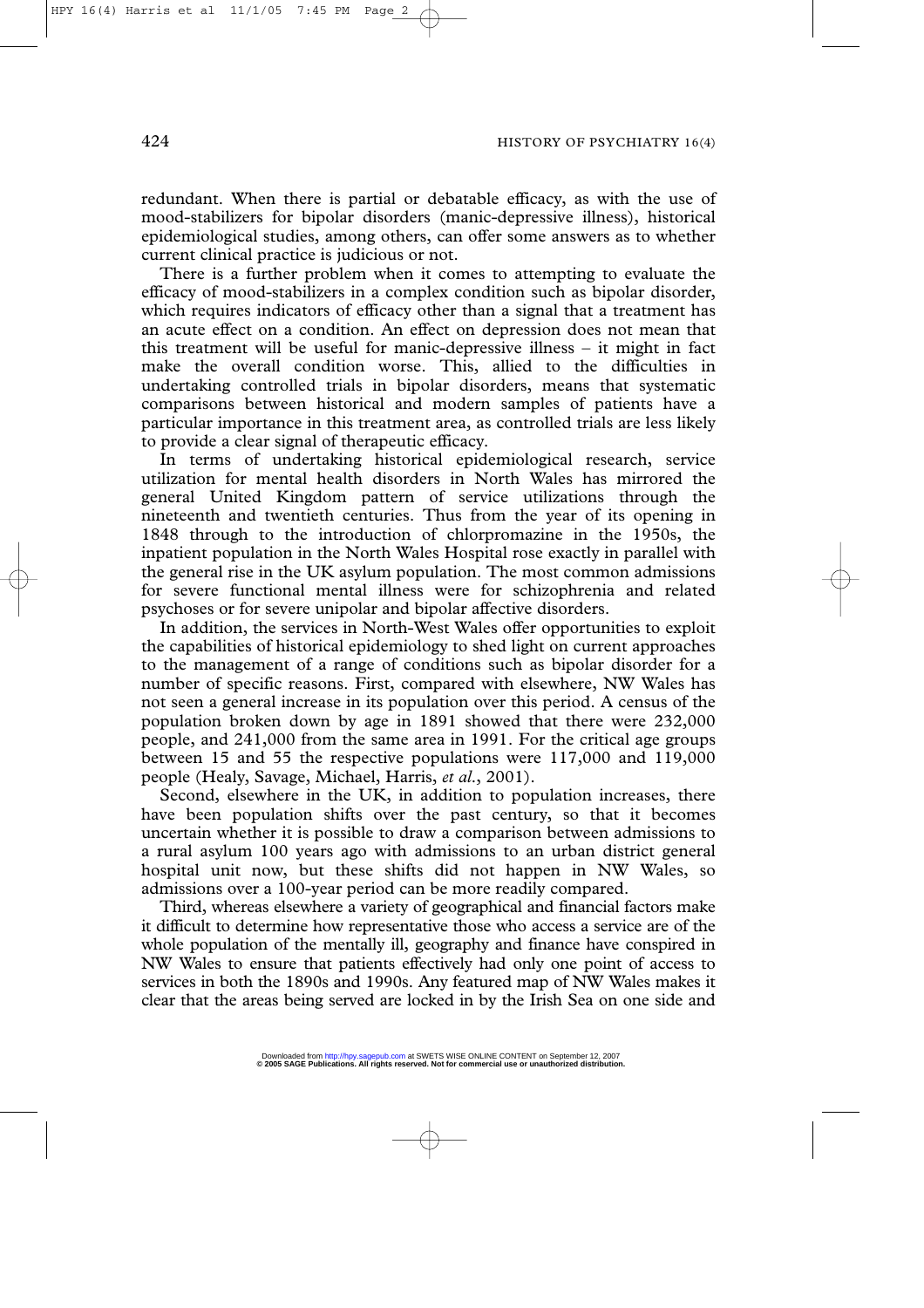the Snowdonian mountain range on the other. It was simply not possible to access easily any other service within a hundred miles in the 1890s, other than the asylum at Denbigh. Similar constraints applied in the 1990s with the extra proviso that National Health Service (NHS) requirements meant that any patients from NW Wales accessing a service elsewhere in the country were liable to be returned for treatment. In the 1890s NW Wales was one of the poorest areas of the country and it remains so today. There was an essentially negligible amount of private practice in the 1890s, and this remains the case in the 1990s.

Accordingly we set up a study to compare rates of admission from NW Wales to the North Wales asylum through the 1890s compared with admissions to the corresponding district general hospital unit today (Healy *et al*., 2001). In brief, there was evidence: that across diagnostic boundaries, three times more people are detained now compared with the 1890s; that fifteen times more patients are admitted; and that patients from a range of diagnostic groups who would not have been admitted in the 1890s are admitted now. But what of patients with bipolar disorders?

#### **Methods**

In North Wales, there are comprehensive and clear records from the Denbigh Asylum, from its opening in 1848 through to its closure. The historical background to the asylum, the populations involved in this study, and the methods of data entry are laid out elsewhere (Healy *et al*., 2001).

Admissions from NW Wales now are to a 60-bed district general hospital unit, the Hergest Unit. At the time of this project, this unit had seven adult mental illness consultants delivering a sectorized service. It was a highmorale service with few staff vacancies, a low bed occupancy rate (80%) compared with UK standards, and well established and well functioning mental health teams.

#### *Diagnosis*

Records from the 1890s and the 1990s from what are now termed different sectors were given to the sector consultant for diagnosis. This means that whatever biases an individual consultant may have applied to their 1990s sample will have been applied also to the 1890s sample.

The 1890s records contained the details that had led to certification as well as relatively clear descriptions of the mental and physical state of the patient at the time of admission, followed by detailed notes of subsequent hospital stays. In the case of 1890s patients with admissions prior to 1890 or subsequent to 1900, we were able to track down all earlier records to 1875 and all further admissions through to 1925. Clinicians making a retrospective diagnosis had all prior and subsequent records available to them and accordingly diagnostic judgements were made on the overall career of the patient rather than simply on the details of the presenting mental state.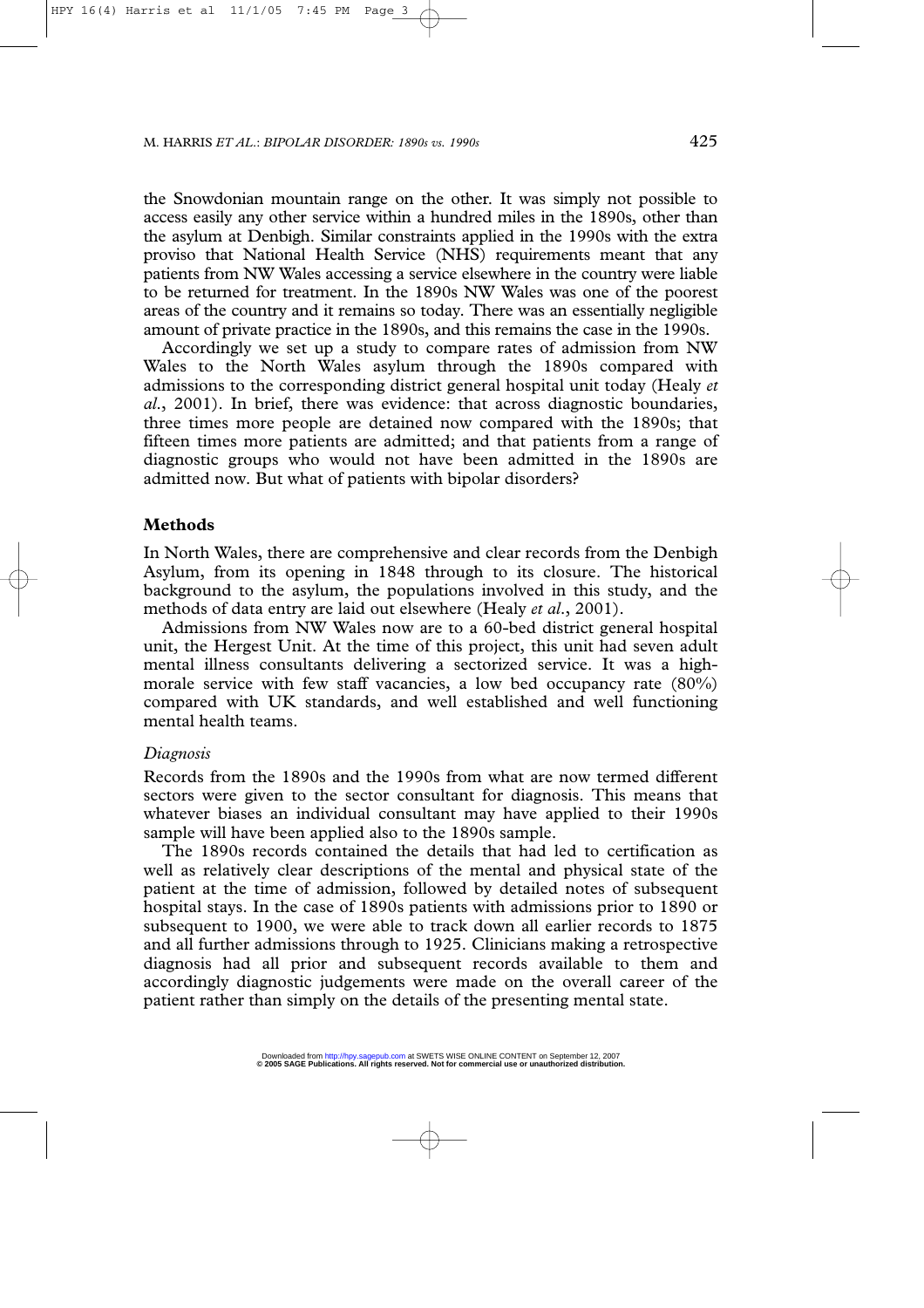The 1990s comparative sample consisted of all admissions to a 60-bed DGH psychiatric unit, between 1 April 1996 and 31 March 1997 (the 1996 sample) and between 1 March 1999 and 28 February 2000 (the 1999 sample). Admissions could be through walk-ins, referral from the local DGH, referrals from general practitioners, from the police, from mental health teams or through the sector consultant. Admissions consisted of general adult mental illness cases; childhood, adolescent, learning disabilities and dementia patients went elsewhere. This service had additional support bed hostels, a generous provision of EMI assessment, respite and long-stay beds and separate services for childhood disorders and learning disabilities.

The traditional methodological caveat about diagnosis in historical epidemiology concerns the validity of diagnoses made on a deceased sample. This might have some validity for a diagnosis taken on a cross-sectional mental state, but these diagnoses were based on the longitudinal history, and the 1890s patients were categorized in broad diagnostic groups: psychosis, affective disorder (bipolar or recurrent unipolar), personality disorder, and delirium or dementia (Healy, Harris, Michael, Cattell, *et al*., 2005). A more serious methodological concern may well lie with the contemporary sample. Recent research suggests that up to 10% of patients going through a DGH unit today will have catatonic features. Catatonia, which has been obituarized extensively, in fact appears not to have gone away, but apparently modern psychiatrists simply do not see quite bizarre and striking features of the mental states of their patients under their noses (Healy *et al*., 2005). Finally, the diagnosis of bipolar disorder in both the 1890s and 1990s sample refers to bipolar 1 exclusively – that is, admissions for treatment rather than episodes of illness are counted.

### *Analysis of data*

We first compared the per annum admission rate in the 1890s and 1990s samples. We defined admission prevalence as the number of individuals admitted in a one-year period. Second, we examined the hospitalized incidence rates for bipolar disorders. Third we calculated the length of stay of patients and the numbers of prior admissions. Finally, we have sought figures for both mean length of stay and overall usage of service beds by disease cohorts.

As noted above, there was a similar age distribution between the populations in the 1890s and 1990s across the 15–65 age groups. Therefore we have only supplied the numerators for the bipolar group.

Based on clinical outcome terms used in the 1890s sample, we developed operational criteria to categorize the course of the illness. In both 1890s and 1990s samples, there were four possible outcomes for patients.

(1) Discharged 'recovered'; these patients had to have less than 3 admissions in the 3 years prior to the index admission, to be discharged home with a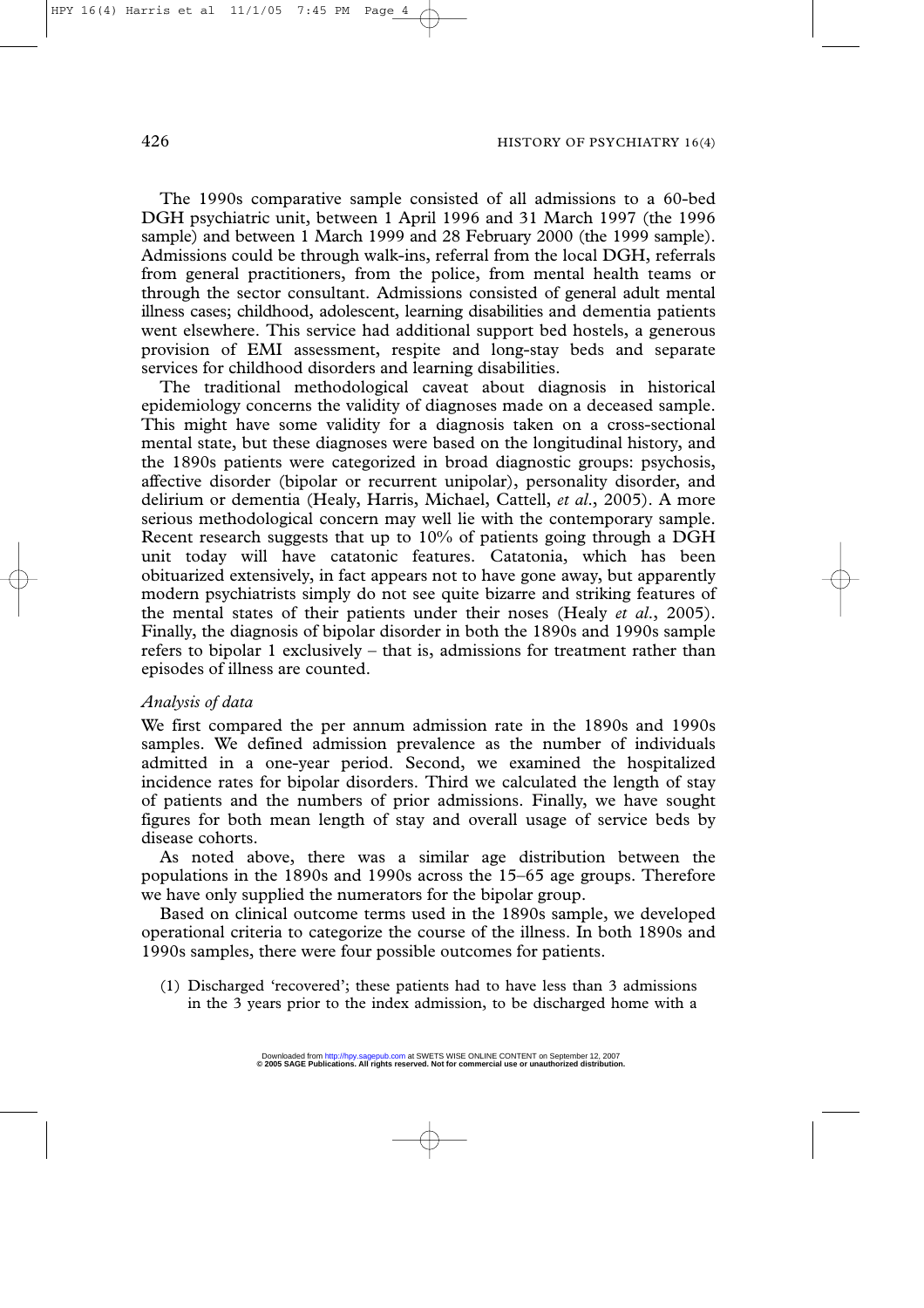clinical diagnosis of recovery recorded in their notes and no admission during the year after discharge.

- (2) Discharged 'relieved', in which case the clinical notes recorded that the acute symptoms had passed but the patient was not back to normal and was discharged to a hostel (1990s) or to the workhouse or lodgings (1890s). Such patients characteristically had 3 or more prior admissions in the 3-year period before the index admission and/or an admission in the year after discharge.
- (3) Discharged 'not improved'.
- (4) Died in care.

Using these operational definitions, some patients designated as recovered in the 1890s by their clinicians were re-designated as relieved on the basis of a further admission within a year of their apparent recovery.

In order to establish the number of bed-days occupied in the 1890s, we accessed all prior and subsequent records of this cohort of patients and summed their lengths of stay. For the 1990s cohort, we accessed all prior records and similarly summed prior admissions. In addition to lengths of hospital stay, we also recorded inter-illness intervals between all illness episodes from the point of first admission for all patients from both the 1890s and the 1990s.

#### **Results**

#### *The 1890s sample*

A key issue here is that the terms mania and melancholia in the Englishspeaking world up to 90 years ago referred to overactive and underactive insanities rather than to what we would now regard as bipolar disorders. Patients who would now be diagnosed with schizophrenia or even agitated depression were diagnosed then with mania (Berrios, 1981).

In the course of the 1890s, 593 individuals from NW Wales had 679 admissions to the asylum, of which 278 were women and 315 were men. Of these 593 patients, 303 were diagnosed then as having mania and 154 as having melancholia on either their only admission or their first admission in this period. Of these 1890s diagnoses of mania, modern consultant psychiatrists diagnosed 9% as having bipolar illness. Of the patients with a diagnosis of melancholia, 7% were diagnosed as bipolar patients.

Using contemporary diagnostic criteria, there were in all 37 bipolar patients, 22 females and 15 males, who had between them 59 admissions between 1 Jan. 1890 and 31 Dec. 1899. When further admissions between 1875 and 1924 were included, this cohort of patients had 161 admissions in all during their psychiatric careers. Bipolar patients from this cohort therefore had on average 6 admissions per annum during the 1890s. This is a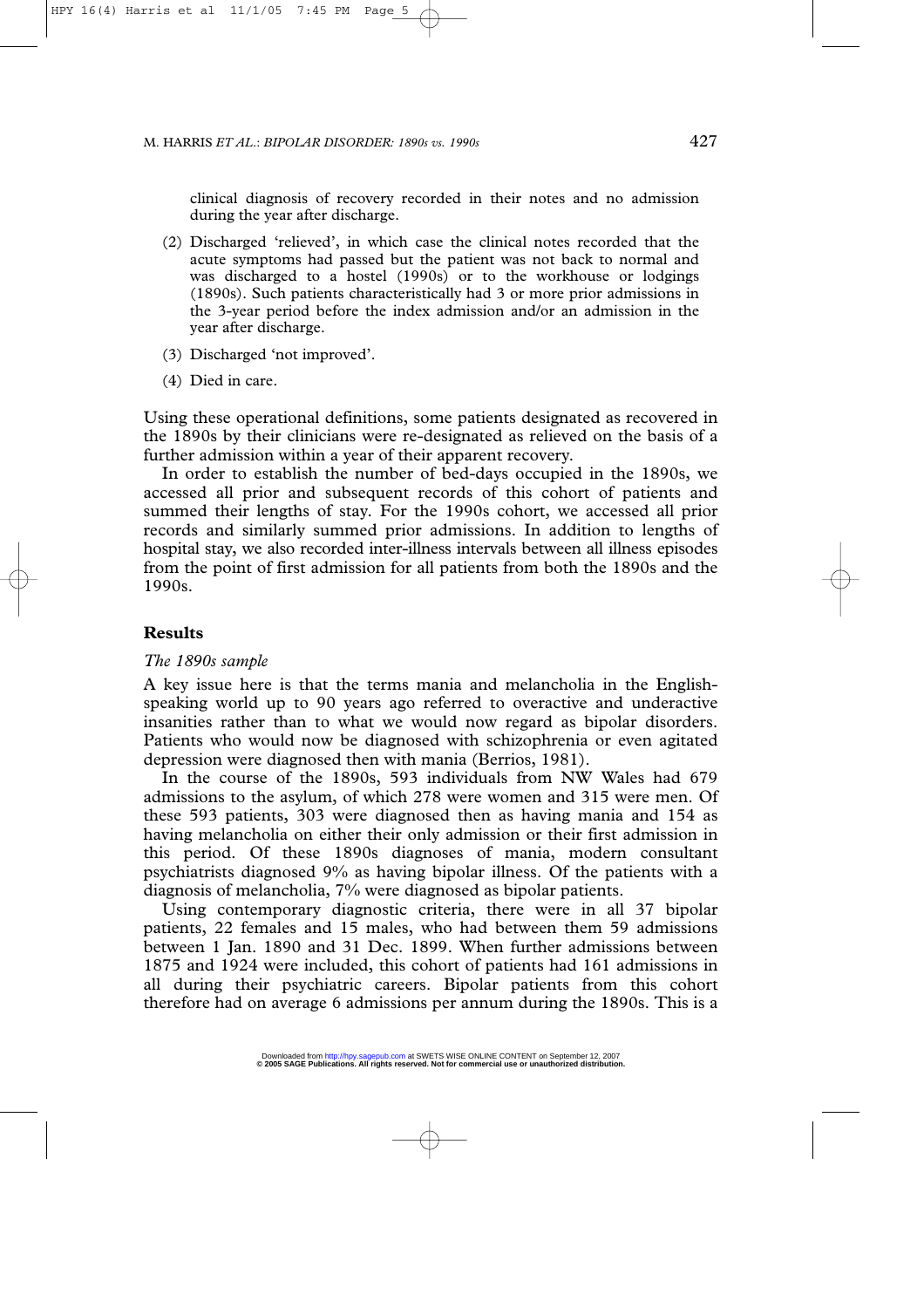service utilization prevalence of 36 admissions per million per annum or 0.0036% per annum. Of these 37 individuals, 18 had a previous episode of illness that did not lead to admission, making at least 179 episodes in all or a mean of 4.8 affective episodes per person. There was a mean of 4.4 hospital admissions per person (median 3.0).

In this sample, 22 of the 37 patients were admitted for the first time during the 1890s, 12 women and 10 men. The incidence of first admissions varied from 1 to 5 per year with a mean of 2.2 per year, or 9 per million per year, an incidence rate of 0.0009%. Half of these 22 patients had had a previous attack not treated in the asylum.

The mean age at first hospitalization for all 37 patients was 32.2 years (median 29), 32.9 years for females and 31.1 years for males. The average length of a stay in hospital was 621 days (median 239). The length of the average illness episode was 338 days (median 184).

The 22 women in the sample had 106 admissions, with an average length of 310 days per admission (median 180). Excluding final episodes resulting in death, this becomes 273 days (median 170). The 15 men had 55 episodes, with an average length of stay of 392 days with a median value of 221 days for all episodes. Excluding death in care episodes, the figures were 232 days (median 214). This combination and number of episodes gave rise to a mean inter-illness interval of 1393 days for the whole group (median 678), a median length of stay of 239 days and median inter-illness interval of 678 days. This results in patients having on average 4 illness episodes per 10 years, which is exactly the traditional figure cited for illness episode frequency before lithium.

However, men and women differ. For women the mean inter-illness interval is 1167 days (median 479), while for men the figures are 1866 days (median 1482). This means women in 1896 had an average of 5 episodes in 10.6 years with men having 2 episodes in 9.3 years. Women had on average 4.8 admissions with men having 3.7 admissions. Of the 106 female admissions, 72% were for manic episodes, 15% for depression and the remainder were mixed. Of the 55 male admissions, 75% were manic, 6% were for depression and the remainder were mixed.

Of the 22 first admissions, a hereditary component was noted in the clinical records in the case of 11 patients  $(50\%) - 4$  parents, 3 siblings, 4 uncles, aunts or cousins. The commonest triggering cause cited for women on first admission was puerperal (4), or death or illness of a relative (5), with domestic difficulties in 2 instances. For men, hereditary (2), previous (3) and physical factors (3) were suggested as causes.

#### *The 1990s sample*

In 1996, there were 737 hospital admissions for mental illness from 542 individuals. Of these, 45 individuals were admitted with a bipolar diagnosis. In 1999 there were 638 admissions from 476 individuals. Of these, 37 patients were admitted with a bipolar diagnosis.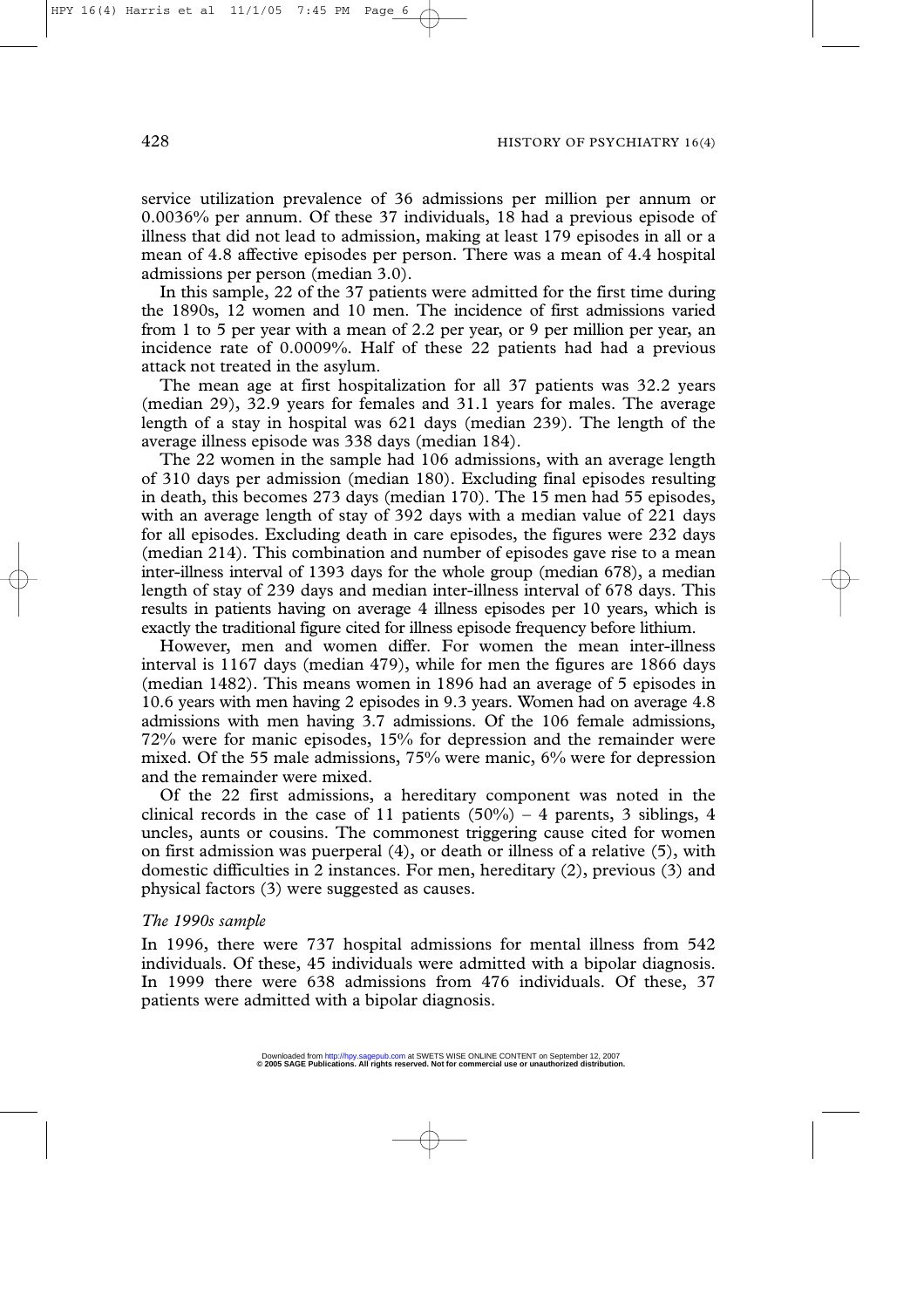Of these 82 bipolar patients in total, we excluded 2 (one from each year), who on case review did not meet criteria for bipolar illness. We also excluded an 80-year-old lady whose illness had begun aged 78. Nine patients, 6 from 1996 and 3 from 1999 were from out of area or had left the area and are not counted further. Of five patients who died, the records of two are currently not available and these are not included in this analysis. Of the remaining 70 patients, 12 presented in both years, giving 58 individuals in total, or 29 per annum on average; subtracting the two untraceable records leaves 56 patients considered further. These 56 individuals had a total of 103 admissions during the two-year period. Counting out of area admissions, there were 110 admissions, 55 per annum on average. This is an annual service utilization rate of 220 per million (0.022%)

These 56 patients had a mean age of onset of 30.9 years. There were 37 female patients with a mean onset of 31.8 years and 19 males with a mean onset of 28.9 years. The 1990s cohort had had 596 admissions by the end of 2000, a current career mean of 10.6 admissions per patient, and a median value of 7.5 admissions per patient.

The mean length of stay per person was 39.6 days (median 36). The average total length of stay per patient over their career to the year 2000 was 438 days. The total length of stay of an annual cohort in the 1990s was 7830 days, compared with 3192 days for an annual cohort in the 1890s. The average inter-illness interval in the 1990s was a mean of 872 days (median 550). This median length of stay and median inter-illness interval gives rise to a rate of 6.3 episodes per 10 years

Again women and men differed, with women having a mean of 12.6 admissions (median 8) and men a mean of 8.4 admissions (median 6). Women had a mean length of stay of 38 days (median 36), and a mean interillness interval of 689 days (median 458). For men, the mean length of stay was 42 days (median 39) and a mean inter-illness interval of 1229 days (median 734). These figures give rise to admission rates of 7.4 in 10 years for women and 4.7 in 10 years for men.

#### *Comparative figures*

Twelve of the patients diagnosed with bipolar disorder in 1996 were detained under the 1983 Mental Health Act. Ten of the patients diagnosed with bipolar disorder were detained in 1999. This gives an average of 11 detentions per annum, double the rate of detention found in the 1890s.

Of the 1996 patients, 5 had had no previous admissions. There were two new bipolar patients in 1999 making 7 in total for both years, an average of 3.5 per year. While there is no clear difference in the annual incidence rate between the 1890s and the 1990s in this sample, there would appear to be at least double the number of patients in the system now than then, pointing to an increased incidence as well as prevalence of service utilization for bipolar disorders.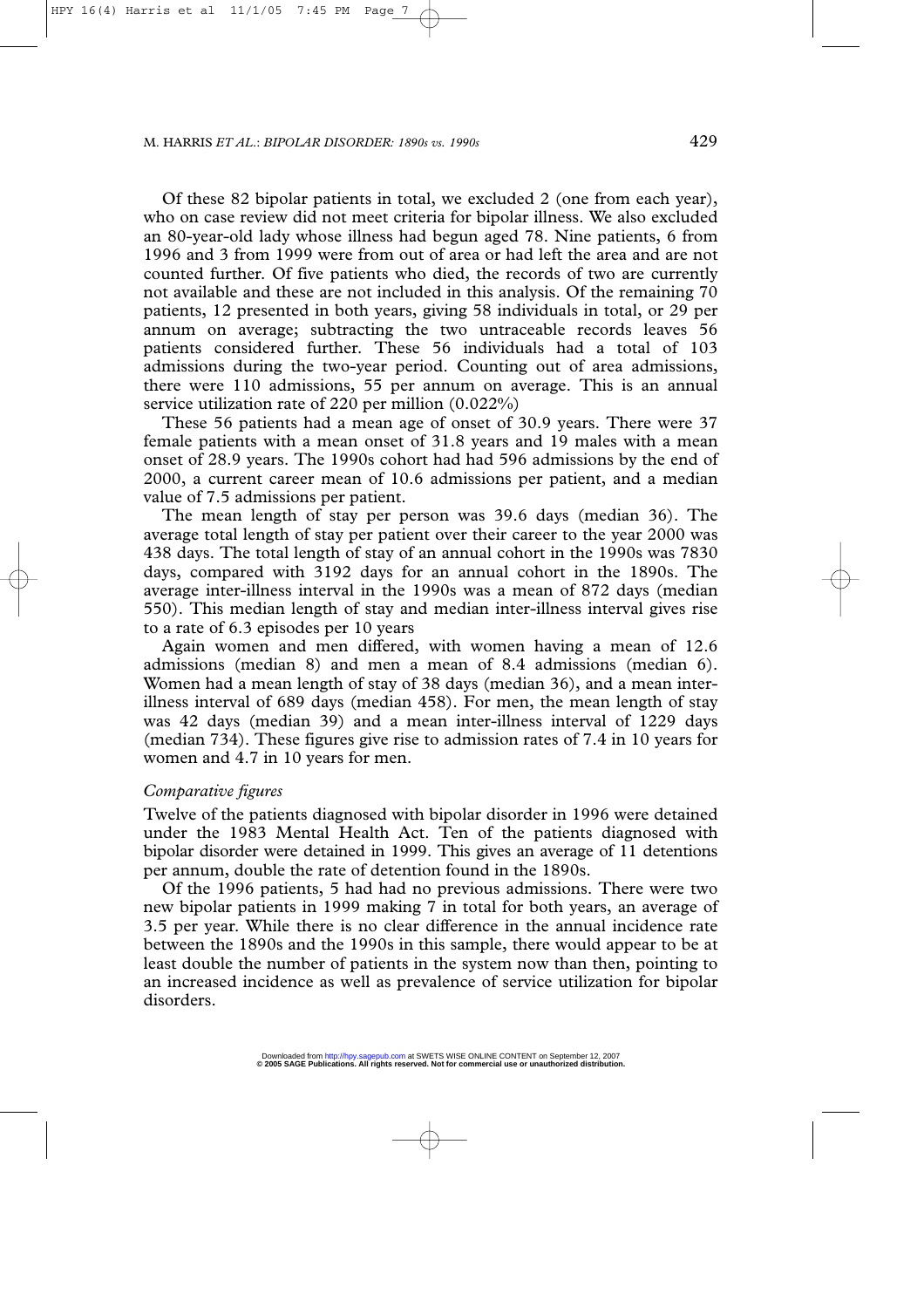|                                       | 1890-99       | 1996 & 1999       |
|---------------------------------------|---------------|-------------------|
| Total no. patients                    | 37            | 58                |
| Mean no. patients per annum           | 3.7           | 29                |
| Total no. admissions                  | 161           | 591               |
| <b>Females</b>                        | 60%           | $66\%$            |
| Incidence of service utilization      | $0.0009\%$    | $0.0014\%$        |
| Prevalence of service utilization     | $0.0036\%$    | $0.022\%$         |
| Mean age of onset                     | 32.2 years    | 31 years          |
| Median hospitalization stay           | 239 days      | 36 days           |
| Median inter-hospitalization interval | 678 days      | 540 days          |
| Median no. hospitalizations           | 4 in 10 years | $6.3$ in 10 years |
| Median no. bipolar residents/day      | 4             | 6                 |

TABLE 1. *Bipolar patients compared in two periods*

Comparing figures from the 1890s with the 1990s, there is a greater likelihood of having a bipolar patient in a service bed now than before. In the 1890s, an average of 6 admissions per annum giving rise to stays with a median length of 239 days leads to a median annual figure of 1434 bed-days or 3.9 patients in a bed every day of the year (16 patients per million). In the late 1990s, the equivalent figures were 56 admissions, with a median stay of 39 days, giving rise to 2184 bed-days or 5.98 patients in a bed every day of the year (24 patients per million); see Table 1.

In the case of the 1890s bipolar patients, 13 of 161 admissions ultimately led to chronicity/death in the asylum (8% of admissions). The other options were to be discharged recovered, relieved or unchanged. As outlined, these concepts were operationalized so that readmission within 3 years would lead to a discharge status of relieved rather than recovered, as would discharge to the workhouse or elsewhere rather than to home (Healy *et al* ., 2005). Of 161 admissions in the 1890s, 131 led to discharges as recovered (81%). Thirteen of the patients were discharged as relieved (8%).

In the case of 1990s bipolar patients, using these operational criteria, 17% were discharged recovered, while 77% were relieved and by 2003, 6% had either died or become chronic inpatients. These data on bed occupancy for the 1990s cohort do not include hostel or other bed provision. If those are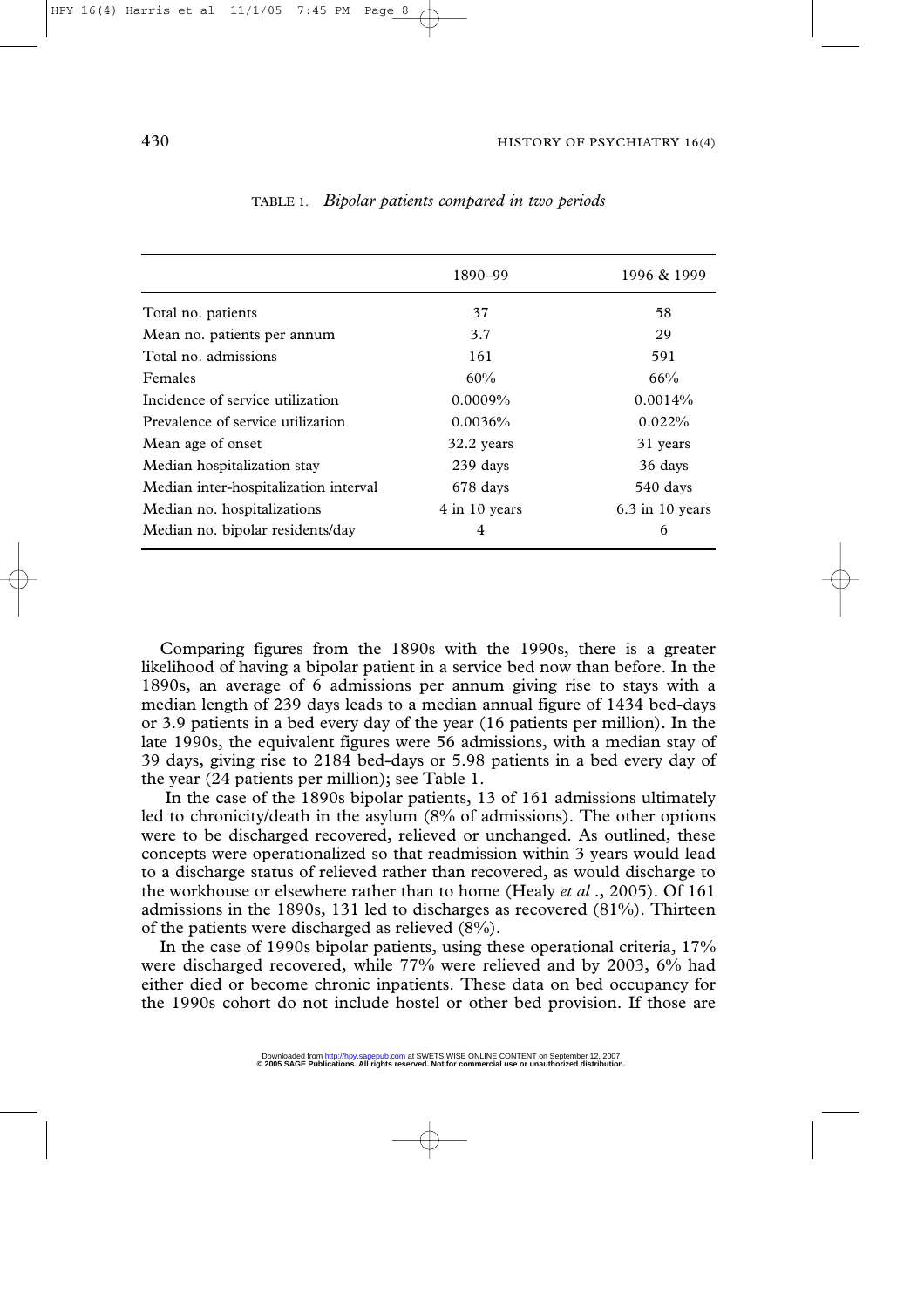taken into account, the figures for service utilization in the 1990s sample will be higher than has been estimated here.

# **Discussion**

Bipolar disorders are at present intensely fashionable. The mainstay of their treatment is a group of psychotropic drugs, of which lithium, valproate and carbamazepine are the best known. These drugs have been distinguished as a separate class of agent and termed mood-stabilizers only since the 1990s (Harris, Chandran, Chakraborty and Healy, 2003). This name suggests that the drugs in question have been shown to reduce the frequency of bipolar episodes, when in fact this has not been shown and is perhaps practicably impossible to show using randomized controlled trial methods. In the absence of clear evidence of efficacy, there is a need for other data that might provide indicators of efficacy. These data on service utilization from the periods 1890–99 and 1996 and 1999 offer some indications of treatment success and problems.

The historical sample drawn from NW Wales shows reasonable overlap with figures on manic-depressive illness from Kraepelin (1896), who reported that 15% of his admissions were for bipolar disorder and that twothirds of the sample were female. In this sample, a lower proportion of the bipolar group were female (60%), and bipolar disorders only accounted for 9% of admissions, but these differences may stem primarily from the fact that admissions to Munich were highly selected.

The NW Wales figures make it clear that we now manage acute episodes of bipolar disorder relatively well; there are shorter lengths of stay in acute inpatient settings in the year 2000 than there were in 1900. This management, however, does not appear to translate into a greater amount of time recovered or indeed into less service utilization in 2000 than in 1900. Despite extensive prescribing of mood stabilizers, especially lithium, patients in 2000 have 6.3 admissions per 10 years compared to 4 admissions per 10 years from the pre-lithium period.

A number of factors may play a part in producing outcomes like this. First, while there may be a question as to how many of these patients were taking their medication, these findings for bipolar disorder are comparable to findings for the other major psychiatric syndromes (Healy *et al*., 2005). Second, the increased service utilization for psychiatric syndromes in general overlap with increases in service utilization in the rest of medicine (Healy *et al*., 2001). There would therefore seem to be a set of general health factors in addition to any specific bipolar disorder factors at play to produce at least part of the change seen here (Healy *et al*., 2001).

Third, there may have been a shift in the nature of patients diagnosed as bipolar. Lithium and other 'mood-stabilizers' have almost certainly had an impact on diagnostic practices and thereby on service utilization patterns.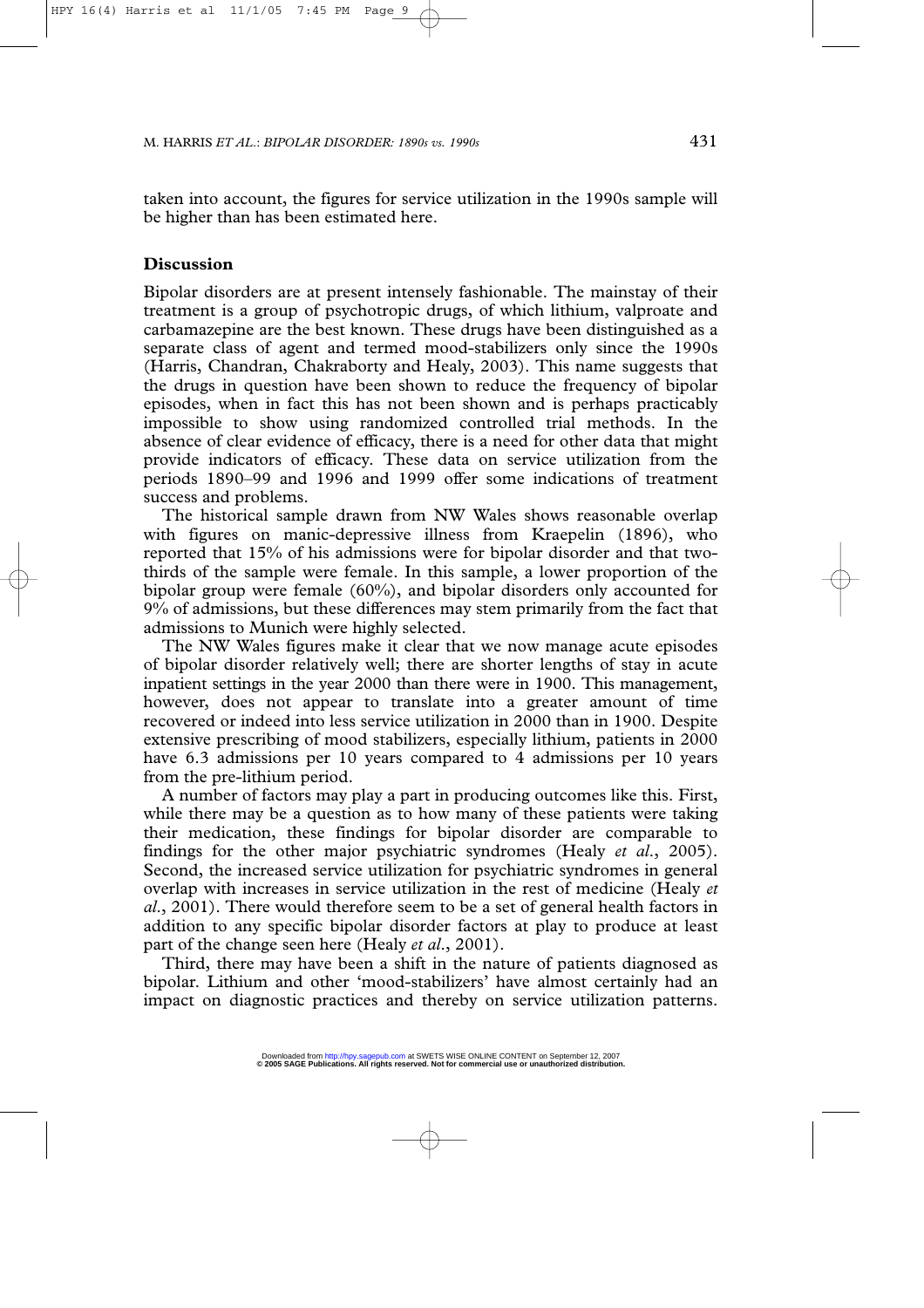Patients who would once have been thought as having a personality disorder or other behavioural psychosyndromes are now diagnosed in some instances as having a bipolar disorder on the basis of responsiveness to lithium or an anticonvulsant. When tracking back through the records of our 1990s sample, it became clear that there are a number of patients who began their psychiatric career with a manic-depressive diagnosis, whose diagnosis then shifts to hysterical or borderline personality disorder, but who on discontinuation of lithium have a much greater frequency of admissions. Does this response to lithium indicate that the correct diagnosis actually was bipolar disorder?

The early history of lithium points to an effect of treatment in changing diagnostic practice. While Cade's original patients made bipolar disorder appear like a lithium deficiency disorder, the seminal work of Angst and colleagues points to other possibilities. In one of the most comprehensive service utilization studies of lithium prophylaxis (Angst, Weiss, Grof, Baastrup and Schou, 1970), the cohort of patients studied had an average of more than 1 admission per annum prior to lithium treatment, a rate even higher than reported in our 1990s sample. This rate was reduced to 1 admission per 2 years with lithium treatment. Our 1890s figures suggest that such rates of service utilization are quite atypical of classic manic-depressive disease, raising the possibility that the key clinical sample in the prophylaxis debate contained 'borderline' or other patients not typical of the classic manic-depressive profile. At the very least there was a significant selection bias in these classic lithium studies – one that was conceded by the authors themselves.

Fourth, there may be important ambiguities in the relationship between illness episodes and hospitalization. Some of the strongest recent data on lithium prophylaxis in manic-depressive illness comes from the large relatively unselected sample reported by Tondo, Baldessarini and Floris (2001). This sample overlaps both the 1890s and 1990s samples reported here in terms of sex ratios and age of onset. The study had a mean rate of admission pre-lithium of once every three years – which approximates the rate of admission from our 1890s sample. In this sample, lithium reduced the rate of hospitalization to less than once in every ten years. These are the kind of changes that might be expected of a prophylactic treatment. Given that these data do not arise from randomized trials, it is possible that subtle selection factors or concomitant adjuvant therapeutic inputs may have contributed to the benefits. Whatever the origin of the benefits, there is a dramatic difference between this mood-stabilized sample and our 1990s cohort in terms of hospital admissions.

However, the frequency of episodes in the sample reported by Tondo and colleagues remains high, at 1.8 per annum. While lithium reduces this frequency, the treated frequency remains at 8 episodes per 10 years. Furthermore, a striking feature of the dataset assembled by Tondo and colleagues is that these illness episodes last over 100 days. This suggests that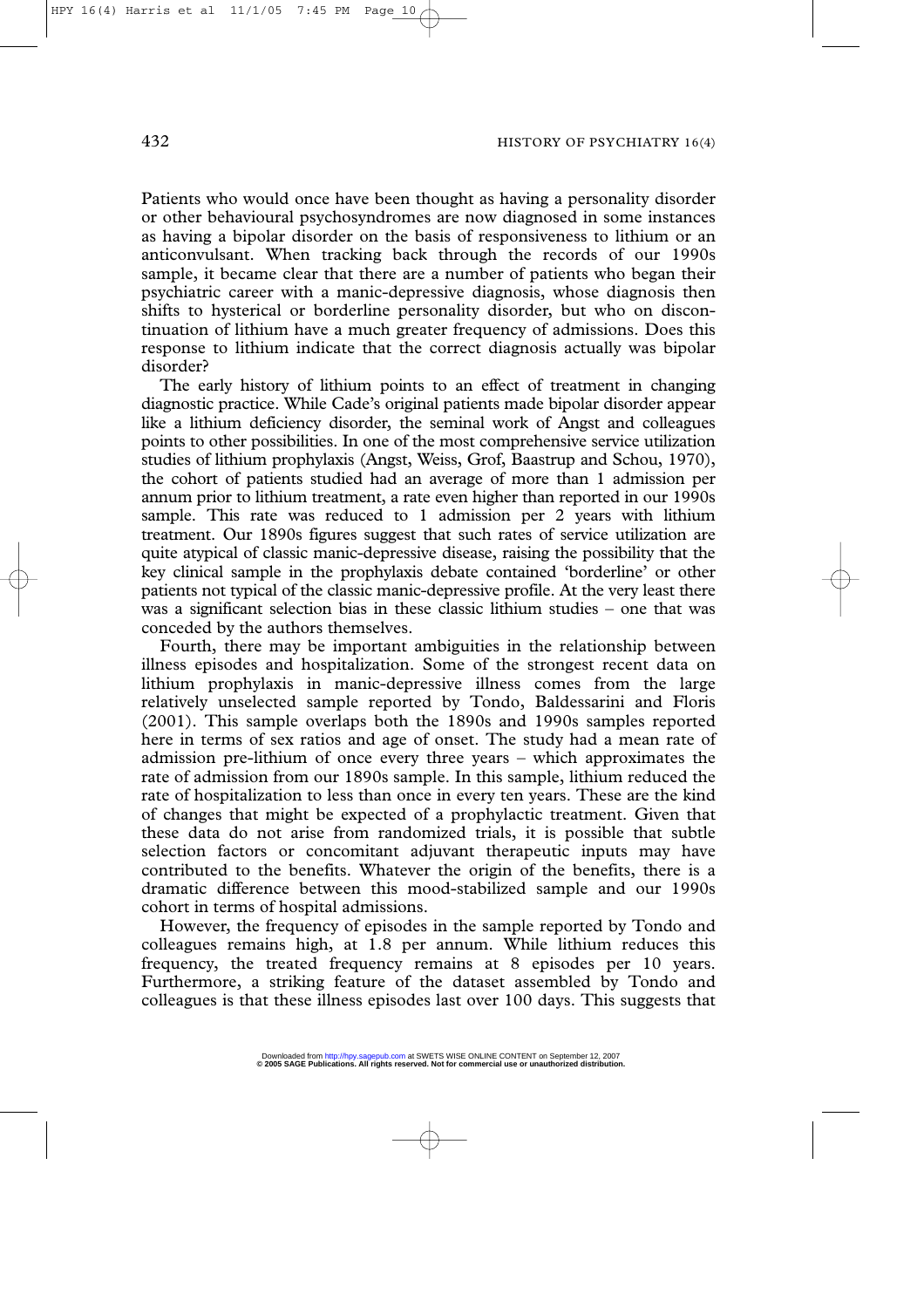even in the modern period the true length of manic-depressive episodes is far closer to those experienced 100 years ago than data on modern service utilization might suggest. If in a proportion of modern patients the data from consecutive admissions in fact reflect a single illness episode rather than multiple discrete episodes, this would help reconcile the two datasets.

Of note in this regard is the fact that compared with the NW Wales 1890s data set, the 1990s sample showed a far greater proportion of admissions for depression. Approximately 50% of current admissions are for depression. This may stem from a lowered threshold for admissions for non-delusional depression to modern clinical facilities (Healy *et al*., 2001). Alternatively, modern pharmacotherapies may produce a range of dysthymic states that against a background of a diagnosed manic-depressive illness will trigger admissions, owing to the perceived risk of suicide from the underlying bipolar condition. It is not impossible, however, that repeated hospitalizations or repeated medication changes (pharmacological life events) may add appreciably to the risk of suicide.

Fifth, many modern treatments especially those used in the acute phase of treatment may produce complicating effects in the longer run. The proponents of the merits of mood stabilizers in bipolar disorders argue that many agents such as tricyclic antidepressants may lead to increased rates of service utilization by causing bipolar patients to cycle more rapidly (Ghaemi, Sachs, Chiou, Pandurangi and Goodwin, 1999). These figures are potentially consistent with just such a possibility.

Quite aside from inducing rapid cycling, it is becoming clearer that there can be significant physical dependence on both antipsychotics and antidepressants (Healy & Tranter, 1999), and that deliberate or inadvertent discontinuation of treatment will lead to episodes likely to require hospitalization. In part, this arises from the fact that while these agents may break up an affective or psychotic syndrome, they do not correct the underlying defect in these syndromes. Administration of standard antidepressants and antipsychotics is therefore a brain stressor in its own right with potentially complex outcomes. Whether this is also likely to be true of mood stabilizers remains to be seen.

In summary, this study suggests that historical epidemiology can shed significant light on the effect treatments have when given in real treatment settings rather than in controlled trials. Such research becomes even more important when a particular treatment is not readily open to evaluation using controlled trial methods. Using such an approach in the case of bipolar disorders indicates that there is no room for complacency in either the conceptual domain or in the domain of clinical practice, in that modern treatments appear to offer few benefits compared with treatment 100 years ago.

The relatively small numbers used in this study did not permit answers to the question of whether there is a difference in the incidence of service utilization by bipolar patients in previous periods compared with now. The rates of incidence for this disorder were comparatively low in the historical